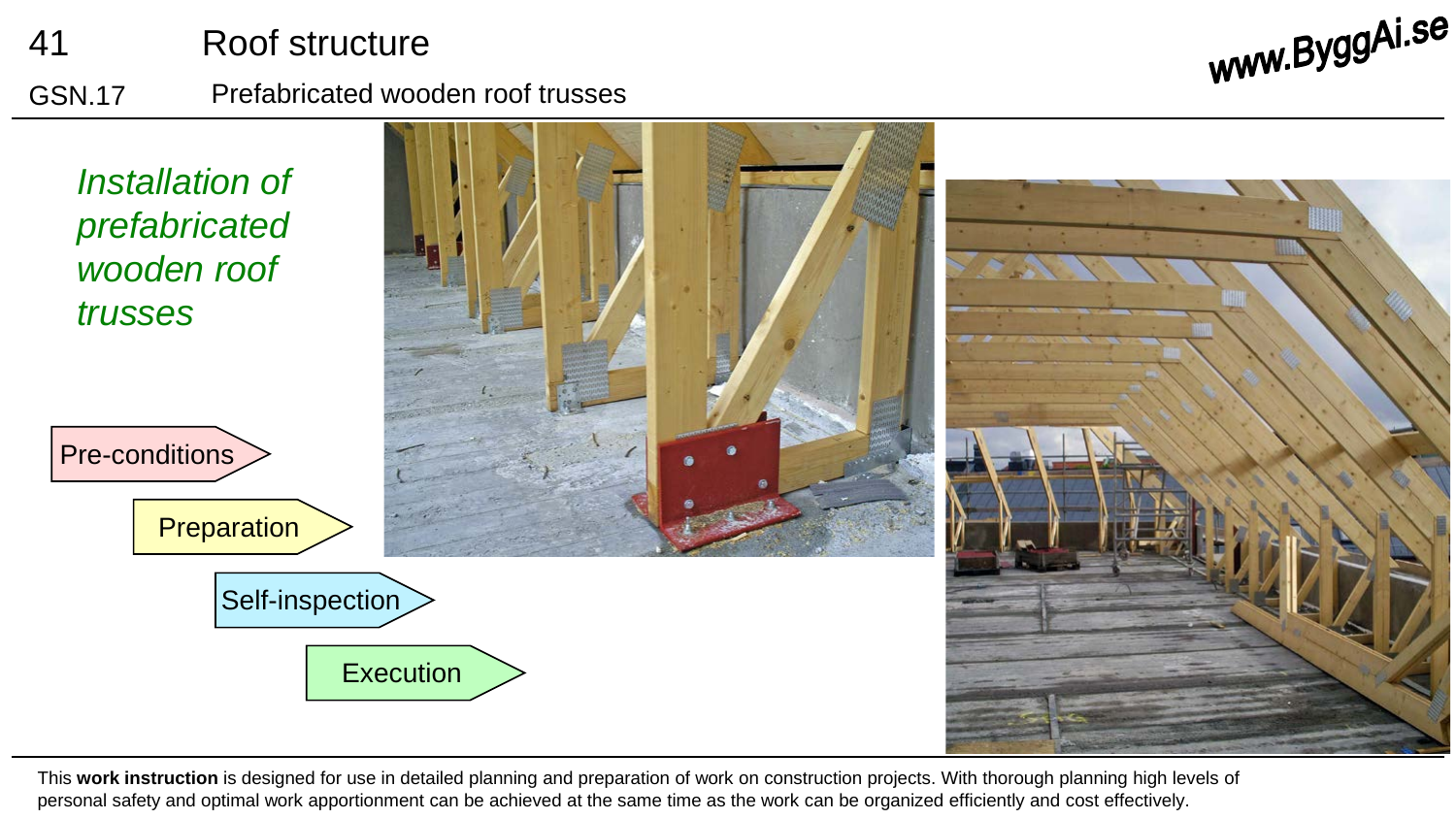#### <span id="page-1-0"></span>**Explanation**

The upper horizontal beam that stabilizes the truss is called a **wale**. In modern building technology the wale is defined as the top horizontal batten which holds together a wooden or steel studded frame.

The **roof cill** is a horizontal batten that serves as the base for the truss on, for example, a concrete slab



On www.stak.org you can find instructions regarding the handling and bracing of roof trusses and a checklist for ordering trusses. The figure on the right is from this website.

#### Exempel på avsträvning med en avstyvningsbräda

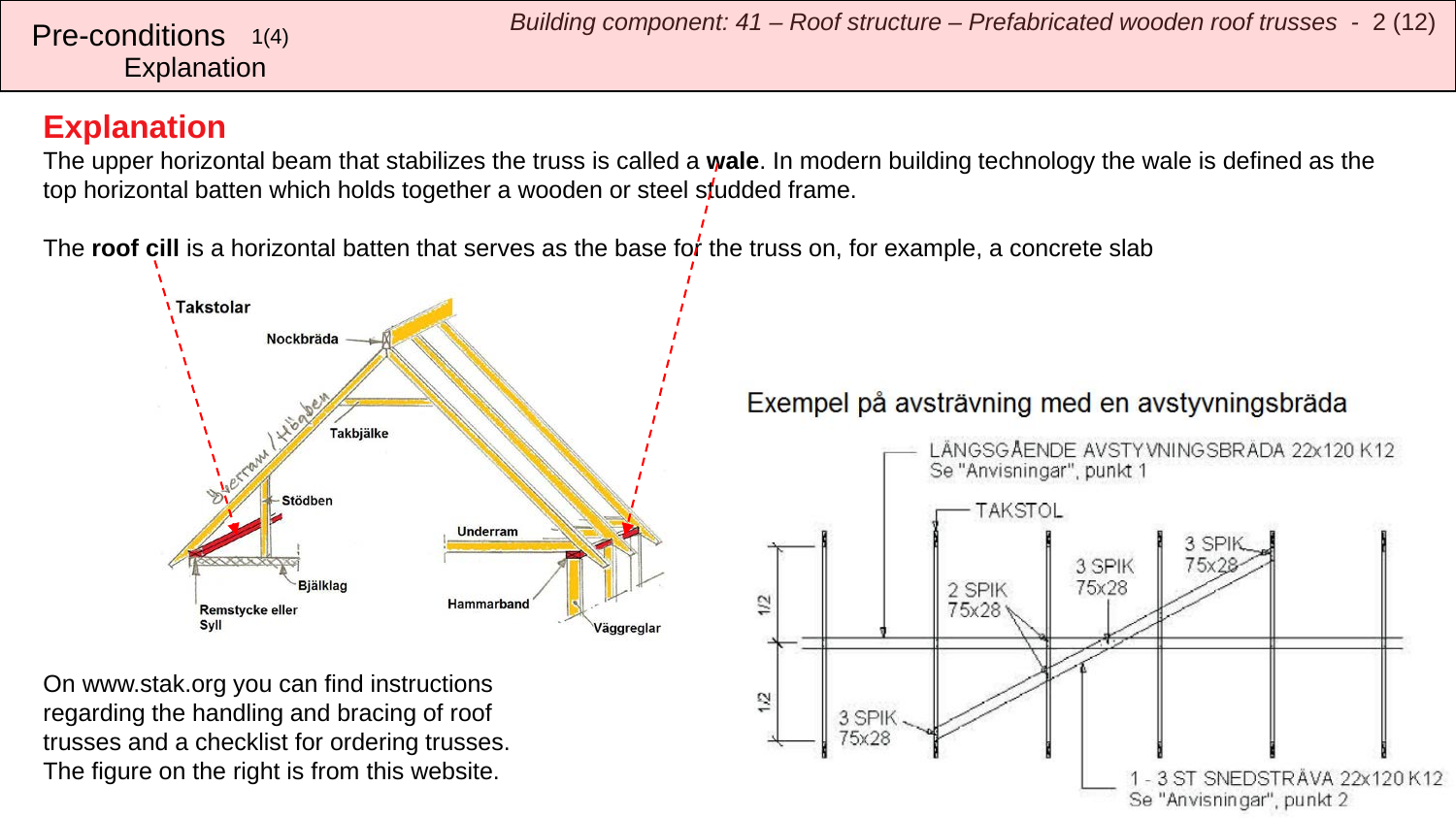# Safety — Risk assessment

| Work activity & Problem                              | $\mathsf{P}$ | C  | $Risk = P^*C$ | Action                                 |
|------------------------------------------------------|--------------|----|---------------|----------------------------------------|
| Crane Working with the elements/crushing<br>injuries | 30           | 5  | 150           | Education in crane directing/strapping |
| Falling material/crushing injuries                   | 10           | 15 | 150           | <b>Helmet compulsory</b>               |
| Fall from ladder fall injuries                       | 10           | 15 | 150           | Wider use of scaffolding               |
| Cluttered workplace = Twist/fall- injuries           | 10           | 15 | 150           | Regular tidying                        |
|                                                      |              |    |               |                                        |

|                   |           | Assessment of probability |                     |           | Assessment of consequences |            |                         |
|-------------------|-----------|---------------------------|---------------------|-----------|----------------------------|------------|-------------------------|
| Probability = $P$ | $P = 0.1$ | Verv unlikelv             | (<1 times/10 years) | $C = 0.5$ | Trifle                     |            |                         |
| $Consequence = C$ | $P = 1$   | Unlikely                  | (1 times/10 years)  | $C=1$     | Tinv                       |            | (1 - 2 days sick leave) |
| $Risk = P * C$    | $P = 3$   | Low probability           | (1 times/3 years)   | $C=5$     | Small                      |            | (3 - 7 days sick leave) |
|                   | $P = 10$  | Relative probability      | (1 times/year)      | $C = 15$  | Tactile                    | ( 8 - 29   | $ "$ $ "$               |
|                   | $P = 30$  | Sannolik                  | (1 times/month)     | $C=70$    | Severe                     | $(30-299)$ | $\sim$ $\sim$ $\sim$    |
|                   |           |                           |                     | $C = 500$ | Very severe                | (>300      | $\cdot$ " $\cdot$       |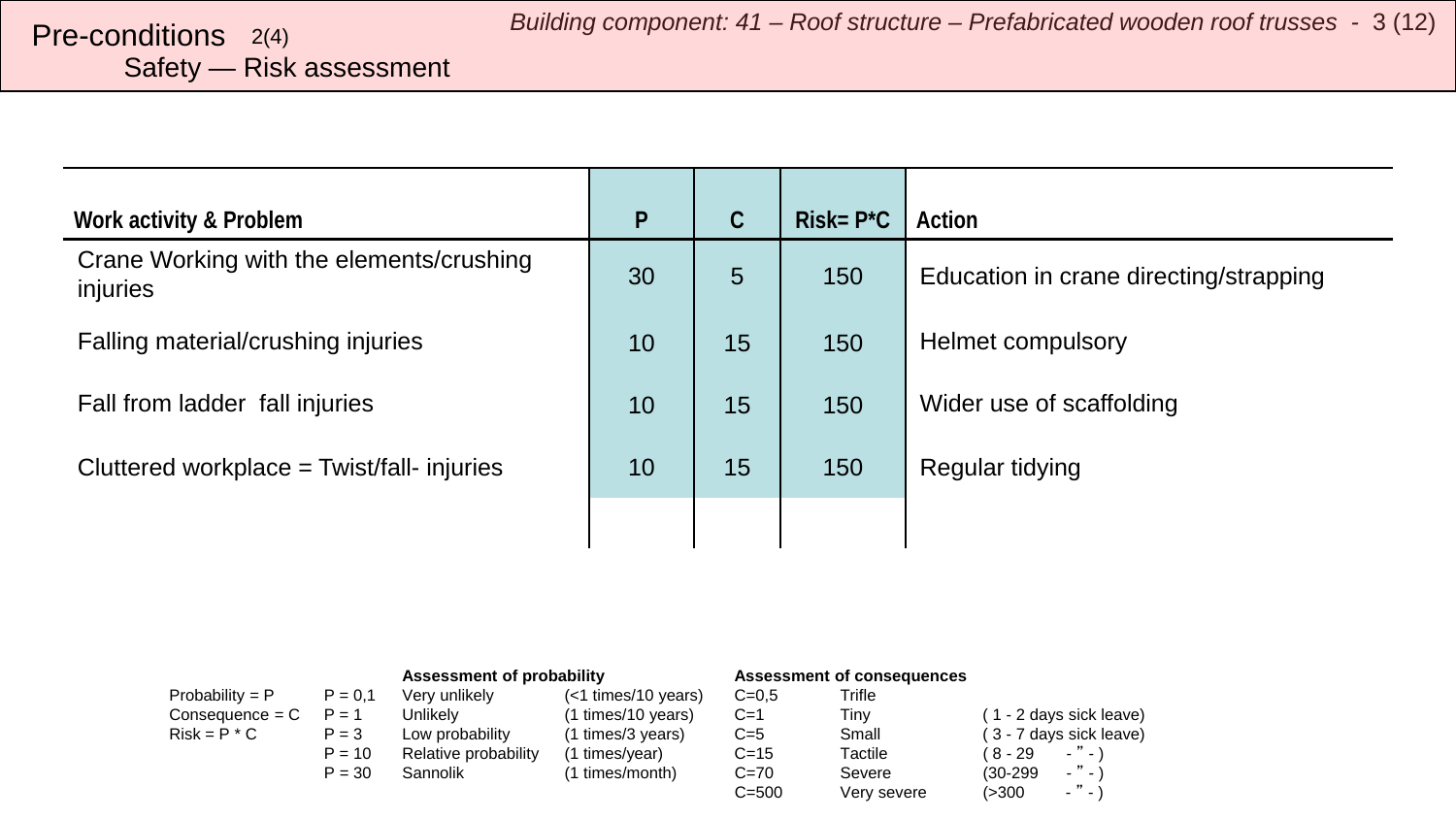Safety — Protective gear

*Images included from the Working Environment Authority's brochure Safer Construction Work*

### **Personal Protective Equipment** §**71**

Safety helmet and protective footwear should be used unless this is clearly unnecessary. Other personal protective equipment such as eye protection, hearing protection and gloves should be worn when required.

#### **Working safer on roofs** §**87-92**

When engaged in roof work it is usual for a guardrail or equivalent protection to be provided. Railings can sit on the eaves or in a position that ends just below the eaves.

Remember that it may need extra strong railings to stop a person who comes at speed down for a steep roof.



Skyddsräcke vid takarbete.

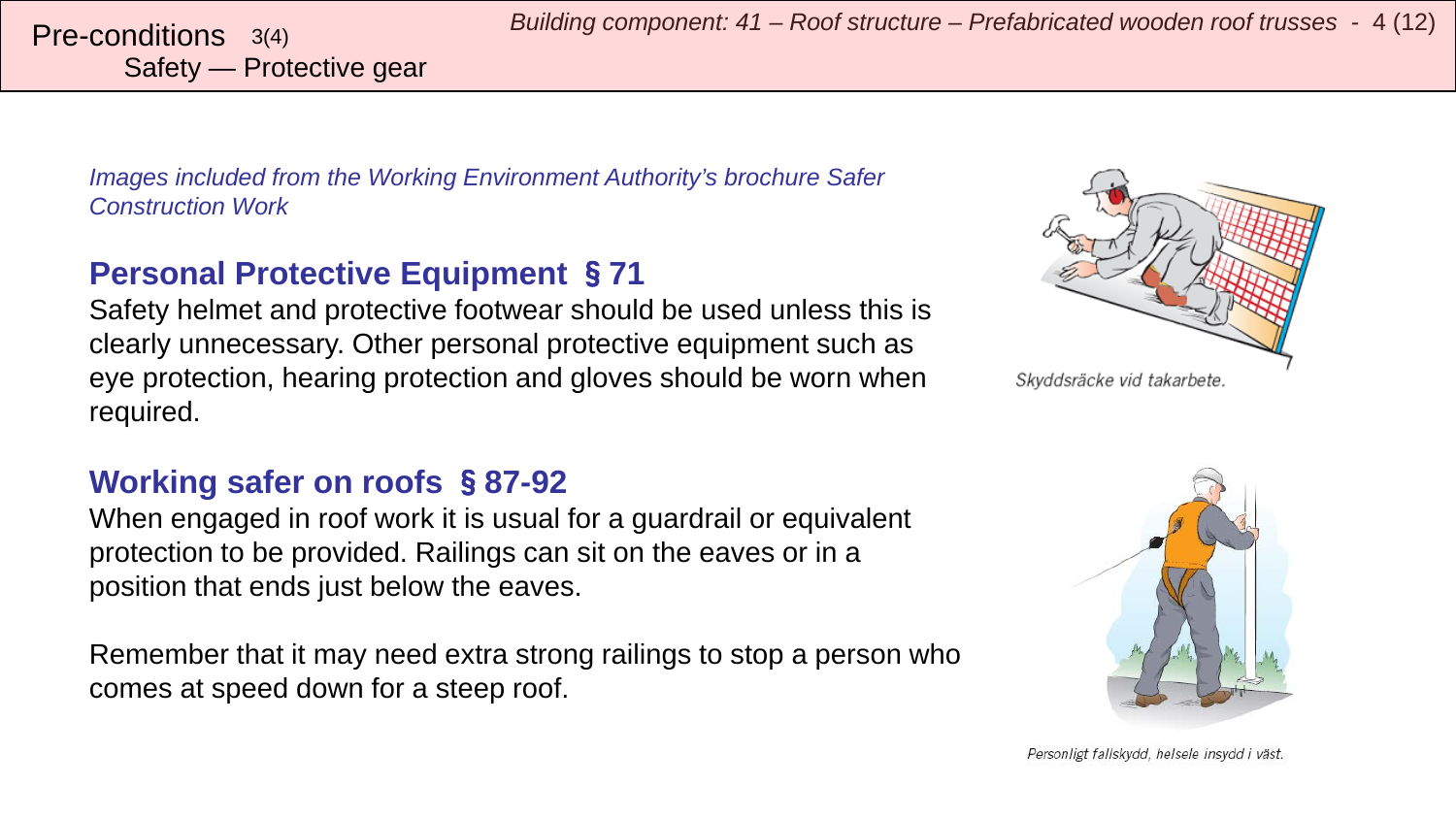

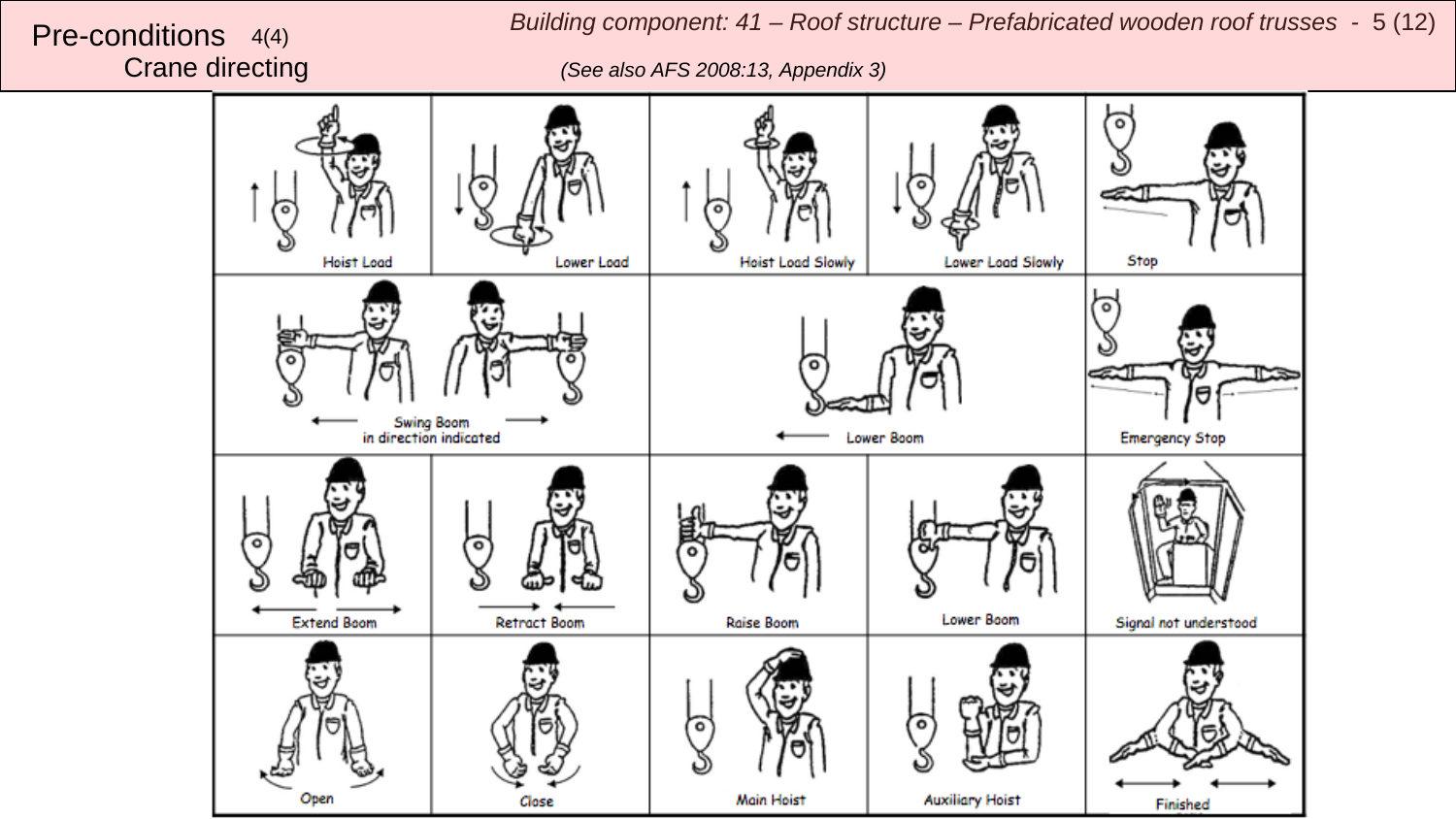#### <span id="page-5-0"></span>Template & instructions Self-inspection 1(2)

| <b>No</b>      | <b>Check</b>                                                     | <b>Method or</b><br>equipment | <b>Frequency</b> | <b>Result</b> | <b>Date</b><br><b>Signature</b> | <b>Deviation/Remedy</b><br>Approval/Non-A |
|----------------|------------------------------------------------------------------|-------------------------------|------------------|---------------|---------------------------------|-------------------------------------------|
| 1              | Lifting equipment only deployed where<br>intended                | Ocular                        | At delivery      |               |                                 |                                           |
| $\overline{c}$ | Roof truss c/c, lintels, anchors according to<br>documents       | Measuring<br>tape             | At assembly      |               |                                 |                                           |
| 3              | Quality statements on the timber                                 |                               | At delivery      |               |                                 |                                           |
| 4              | Fasteners are galvanized                                         |                               |                  |               |                                 |                                           |
| 5              | Nail length should be 2.5 times the installed<br>wood thickness  |                               |                  |               |                                 |                                           |
| 6              | Wood thickness > 2 times the screw diameter<br>at the screw head |                               |                  |               |                                 |                                           |
| $\overline{7}$ | Battening: Oblique and horizontal                                |                               |                  |               |                                 |                                           |
| 8              |                                                                  |                               |                  |               |                                 |                                           |
| 9              |                                                                  |                               |                  |               |                                 |                                           |
| 10             |                                                                  |                               |                  |               |                                 |                                           |
| 11             |                                                                  |                               |                  |               |                                 |                                           |
|                |                                                                  |                               |                  |               |                                 |                                           |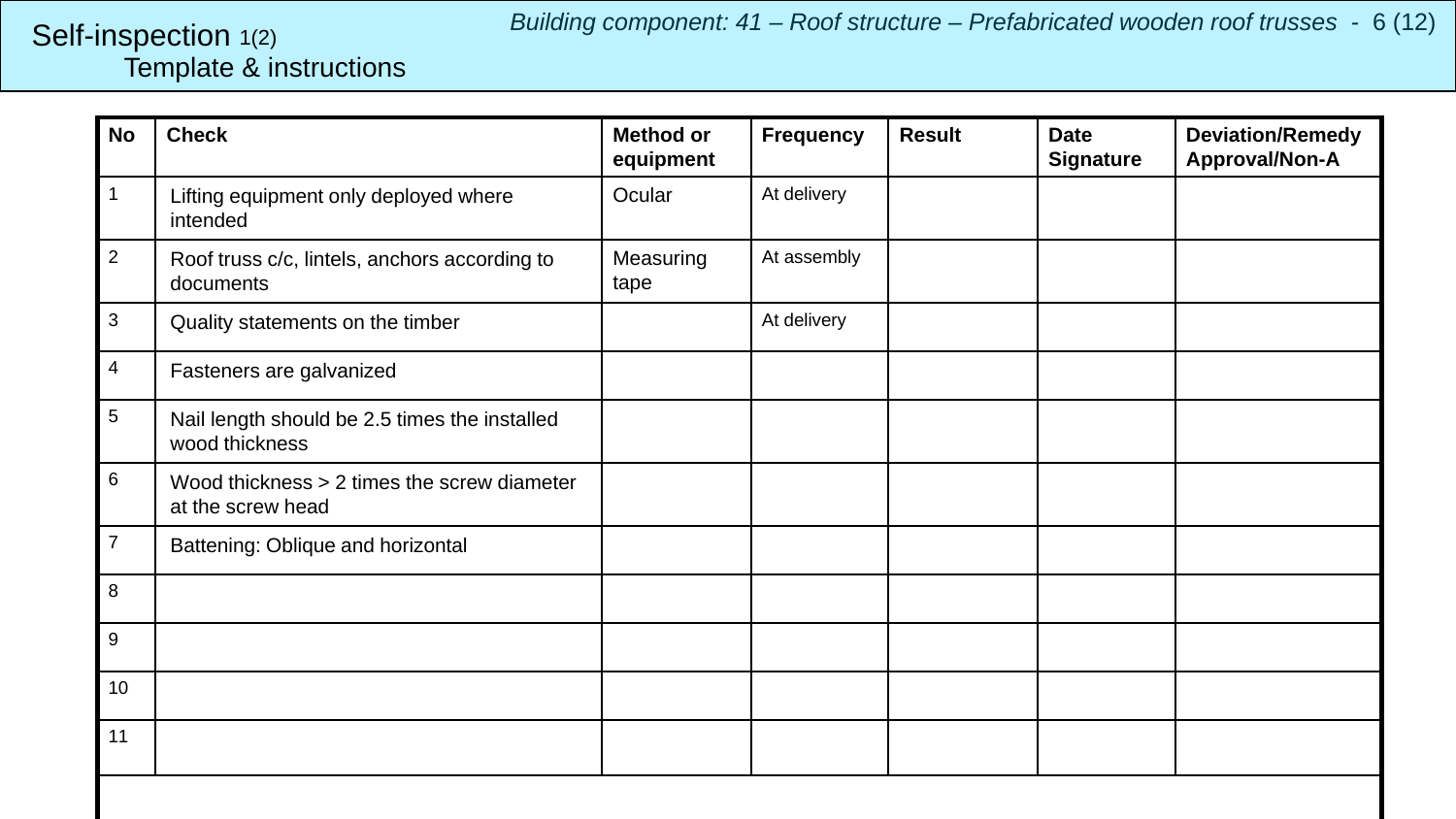## **Quality criteria for the project and the product**

- Study Drawings, Specifications and Inspection planning
- Think through the alternative **methods of production** and handling of materials, tools etc. that can meet the requirements



### *Pay particular attention to*

- check the location and direction of rafters right roof truss in the right direction
- anchor trusses well
- prop up the upper rafters of the truss
- do not install damaged trusses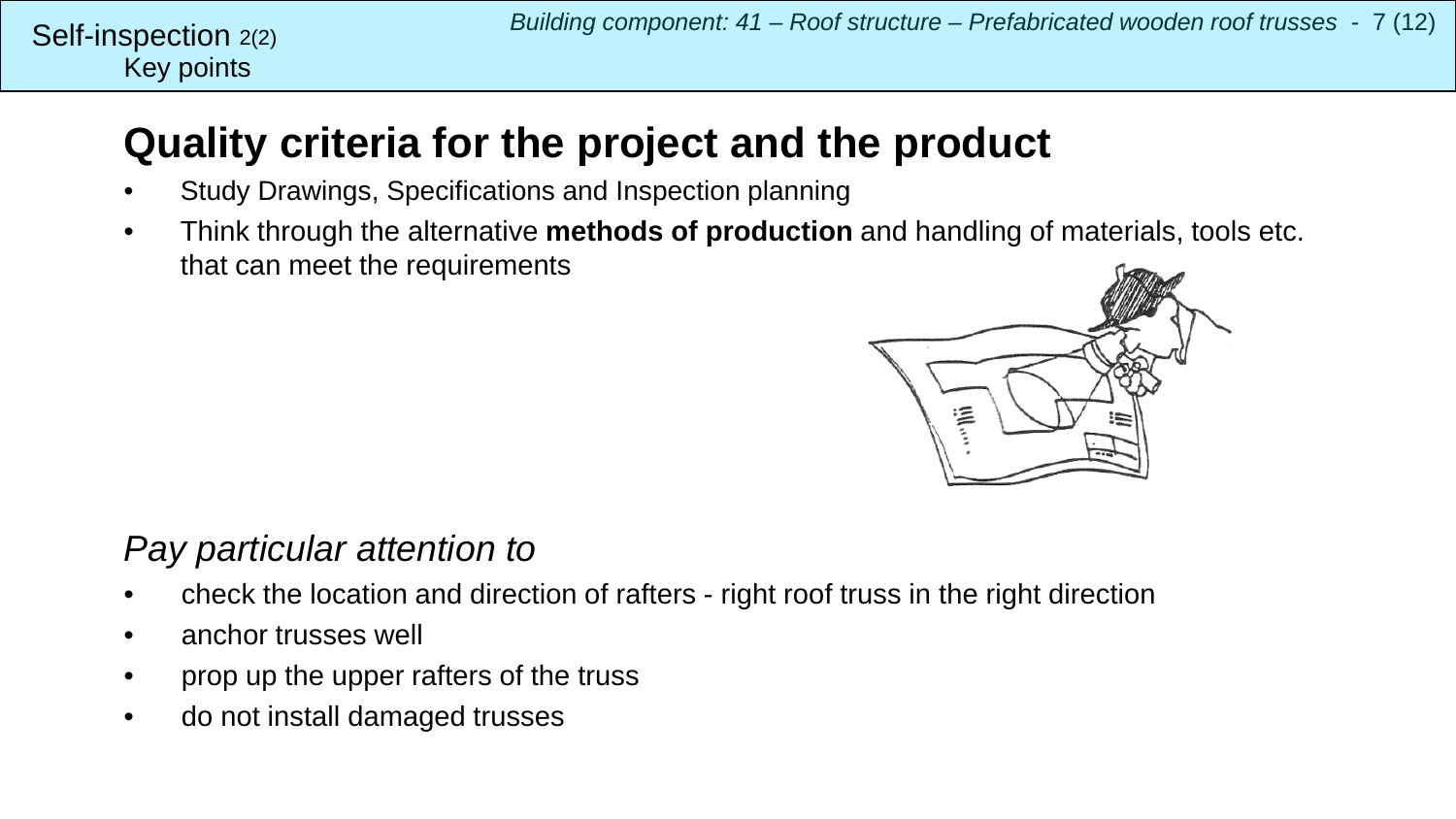Spikplåtsförbundna

Principles as to how trusses shall be lifted are provided by STAK – The Swedish Roof Truss Association. The picture below is reproduced with their approval. Further information include a checklist for ordering prefabricated truss on www.stak.org.

Lyft

<span id="page-7-0"></span>Work activity 1(5)

• Lyft så att krafterna verkar i konstruktionens plan. Var särskilt försiktig när det blåser.







www.stak.org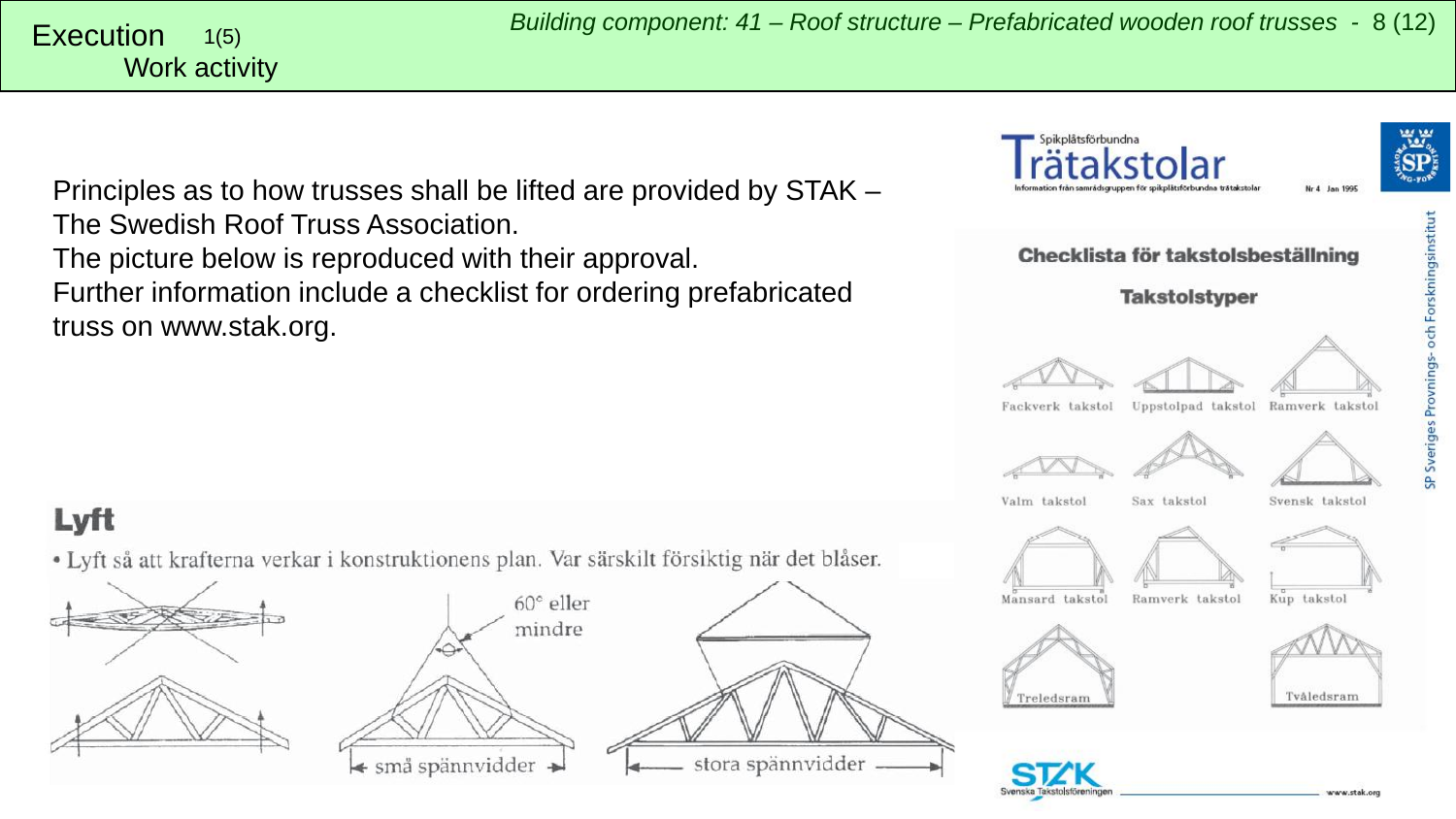*Roof trusses are lifted directly from the transport vehicle to the installation site.* If they require reparation they should be stored upright on a suitable base, in order to avoid moisture and dirt. If stored for several days - protect from moisture.

#### **Assembly:**

- 1. Support the gable roof truss
- 2. Follow the roof truss plan
- 3. Check that the roof trusses are laid in the right direction
- 4. Aligning
- 5. Fix the longitudinal and diagonal battens
- 6. Frame permanent battens according the roof truss plan
- 7. Anchor according to instructions
- 8. Protect from moisture

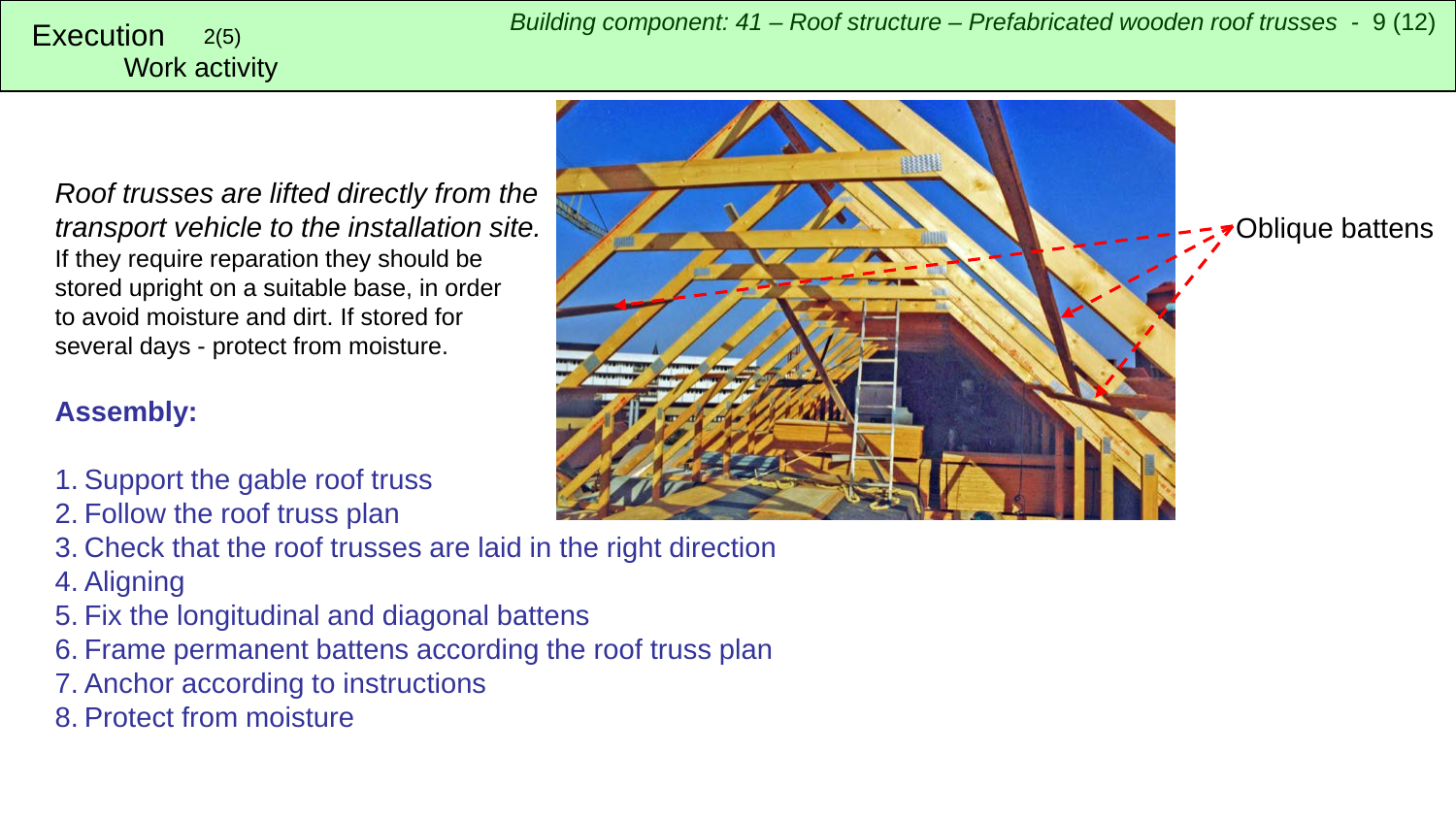*Building component: 41 – Roof structure – Prefabricated wooden roof trusses -* <sup>10</sup> (12) Execution 3(5)

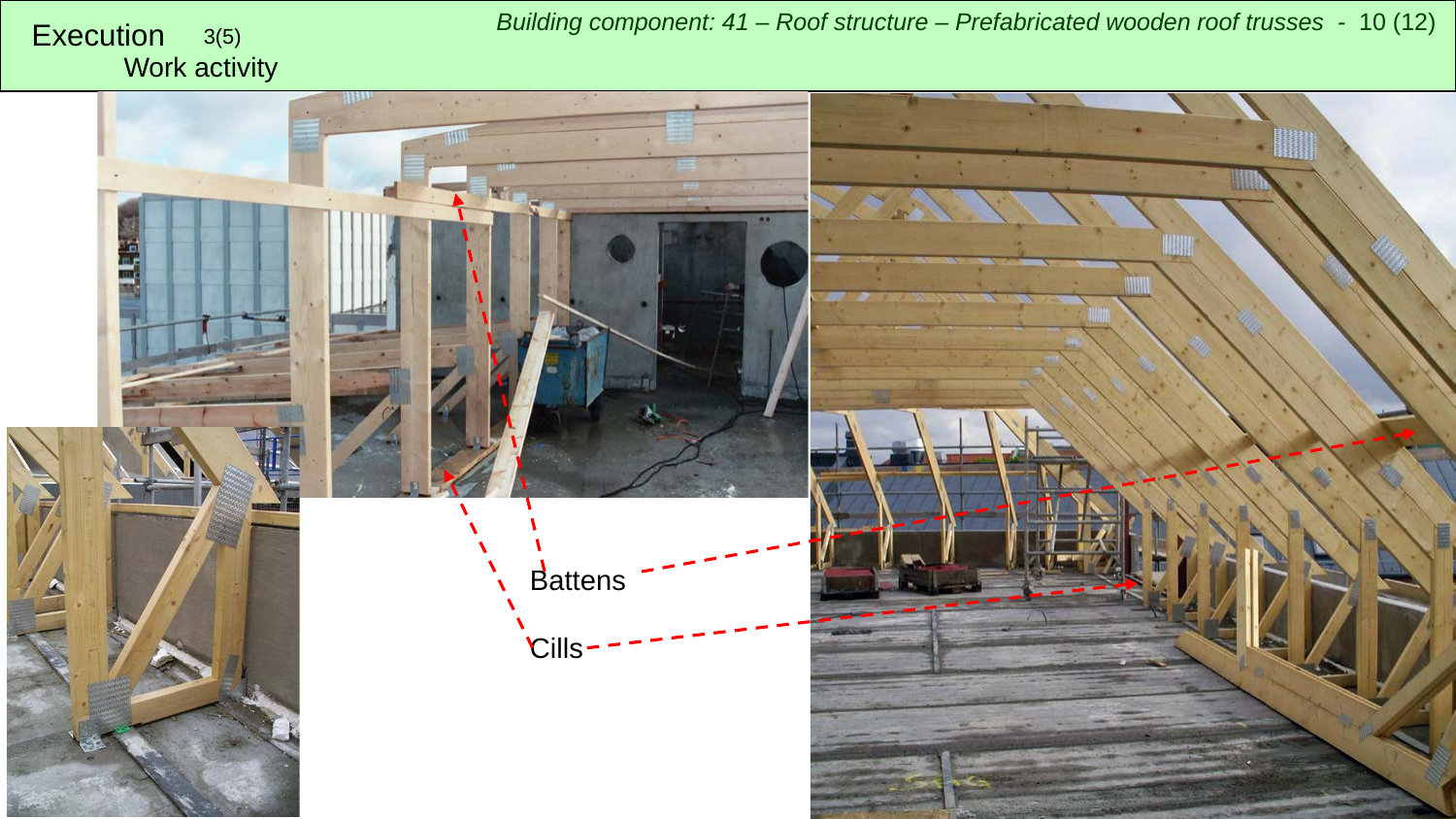

**Anchoring of roof trusses in concrete beams** Drilling for attachment of angle iron with anchor bolt.

Roof truss anchors showing several types and dimensions.